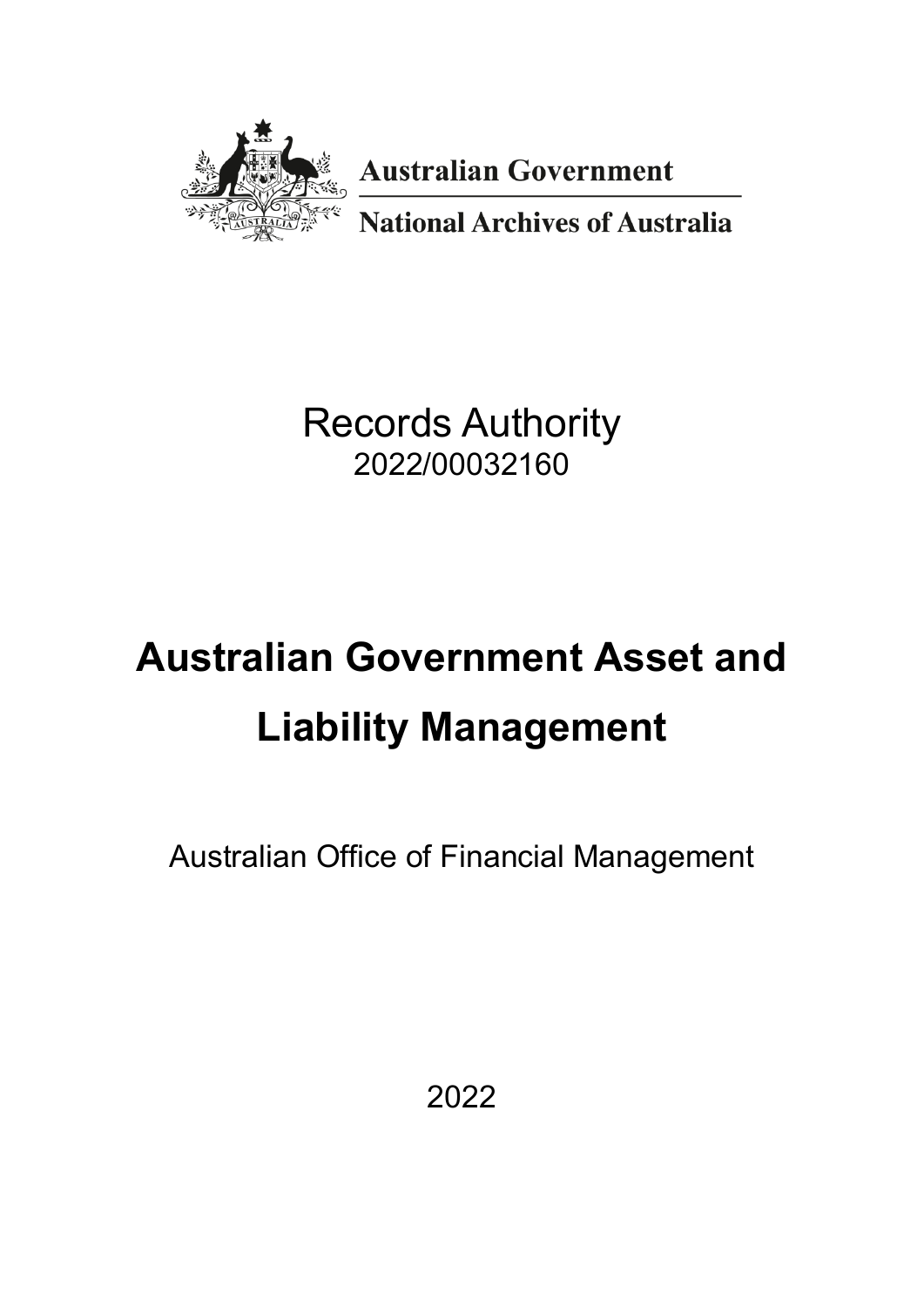

© Commonwealth of Australia (National Archives of Australia) 2022

#### **Copyright**

This product, excluding the National Archives of Australia logo, Commonwealth Coat of Arms or registered trademark, has been licensed under a Creative Commons Attribution-Non-Commercial (CC-BY-NC) Version 4.0 International Licence. You may share, copy, redistribute, remix, transform and build upon this work for non-commercial purposes only. However, you must attribute the National Archives of Australia as the copyright holder of the original work, include the attribution as set out below and indicate if changes were made. The full terms and conditions of this licence are available at [http://www.creativecommons.org.](http://www.creativecommons.org/)

#### **Attribution**

This records authority is licenced by the Commonwealth of Australia (National Archives of Australia) under a Creative Commons Attribution-Non-Commercial (CC-BY-NC) Version 4.0 International Licence. The original version can be found [on our website.](https://www.naa.gov.au/)

#### **Accessibility**

This is an accurate reproduction of the authorised records authority content, created for accessibility purposes.

#### **Contact Us**

Enquiries relating to copyright or accessibility should be made through the [Agency Service Centre.](https://www.naa.gov.au/information-management/agency-service-centre)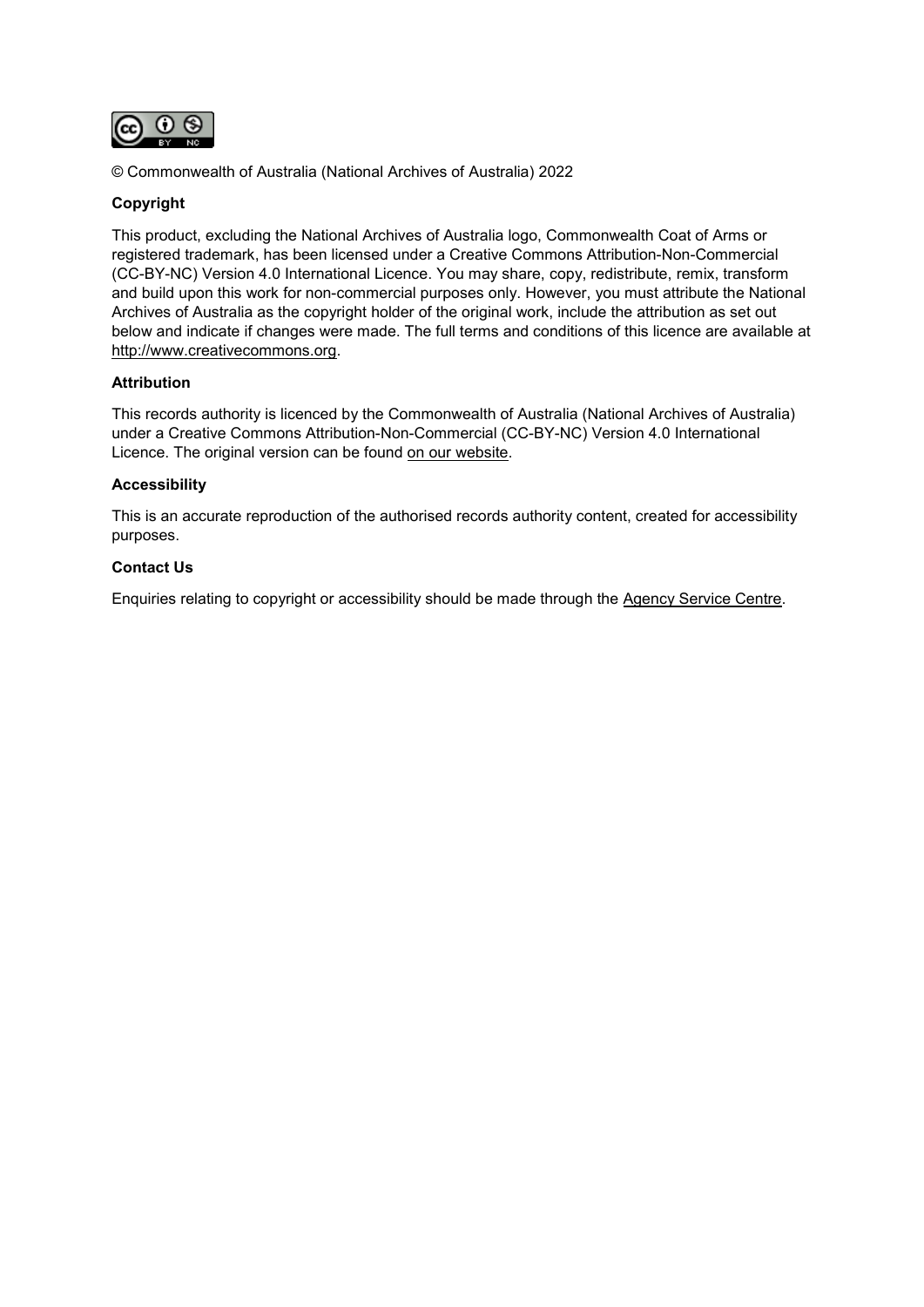# **CONTENTS**

| AUSTRALIAN GOVERNMENT ASSET AND LIABILITY MANAGEMENT7 |  |
|-------------------------------------------------------|--|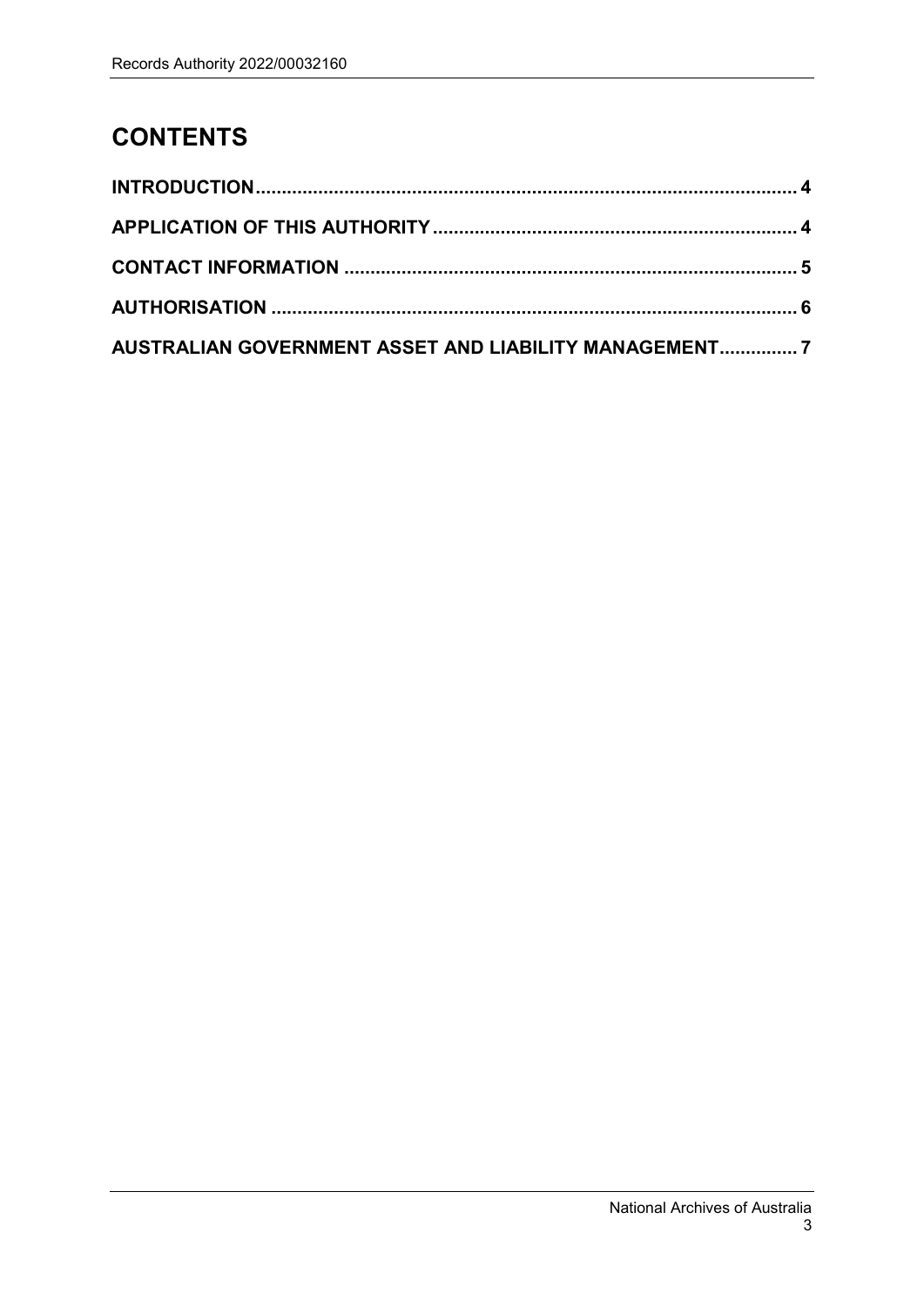## <span id="page-3-0"></span>**INTRODUCTION**

The Australian Office of Financial Management (AOFM) and the National Archives of Australia have developed this records authority to set out the requirements for keeping or destroying records for the core business of AUSTRALIAN GOVERNMENT ASSET AND LIABILITY MANAGEMENT. It represents a significant commitment on behalf of AOFM to understand, create and manage the records of its activities.

This authority is based on the identification and analysis of the business of AOFM. It takes into account the agency's legal and organisational information management requirements, and the interests of stakeholders, the agency and the National Archives.

The authority sets out those records that need to be retained as national archives and specifies the minimum length of time that temporary records need to be kept. This authority gives AOFM permission under the *Archives Act 1983*, for the destruction of the temporary records described after the minimum retention period has expired. Retention periods for these temporary records are based on: an assessment of business needs; broader organisational accountability requirements; and community expectations, and are approved by the National Archives on the basis of information provided by the agency.

As changes in circumstances may affect future information management requirements, the periodic review of this authority is recommended. All amendments must be approved by the National Archives.

# <span id="page-3-1"></span>**APPLICATION OF THIS AUTHORITY**

- 1. This authority supersedes the ASSET AND LIABILITY MANAGEMENT core business of records authority (RA) 2007/00268385. The superseded core business cannot be used by AOFM to sentence records after the date of issue of this authority.
- 2. The CLIENT INVESTMENT SERVICES core business issued in RA 2007/00268385 is not superseded by this records authority. The core business was discontinued soon after the issue of RA 2007/00268385, but coverage remains in force for the purpose of sentencing any legacy records remaining in agency custody.
- 3. This authority is to be used to determine how long records must be kept. Records are matched to the relevant core business and records class in the authority.
	- Where the minimum retention period has expired and the records are not needed for AOFM business they should be destroyed as authorised in this authority.
	- Records that have not reached the minimum retention period must be kept until they do.
	- Records that are identified as 'retain as national archives' are to be transferred to the National Archives for preservation.
- 4. This authority should be used in conjunction with general records authorities such as:
	- *[Administrative Functions Disposal Authority \(AFDA\) Express](https://www.naa.gov.au/information-management/records-authorities/types-records-authorities/afda-express-version-2-functions) Version 2* issued by the National Archives to cover business processes and records common to Australian Government agencies; and
	- *[General Records Authority 31 Destruction of source or original records after digitisation,](https://www.naa.gov.au/information-management/records-authorities/types-records-authorities/general-records-authority-31)  [conversion or migration](https://www.naa.gov.au/information-management/records-authorities/types-records-authorities/general-records-authority-31)* (2015).
- 5. The normal administrative practice (NAP) provision of the *Archives Act 1983* gives agencies permission to destroy certain records without formal authorisation. This usually occurs where records are duplicated, facilitative or for short-term use only. NAP does not replace arrangements agreed to in this authority but can be used as a tool to assist in identifying records for destruction together with an agency's records authority or authorities, and with *AFDA Express Version 2*. The National Archives recommends that agencies develop and implement a NAP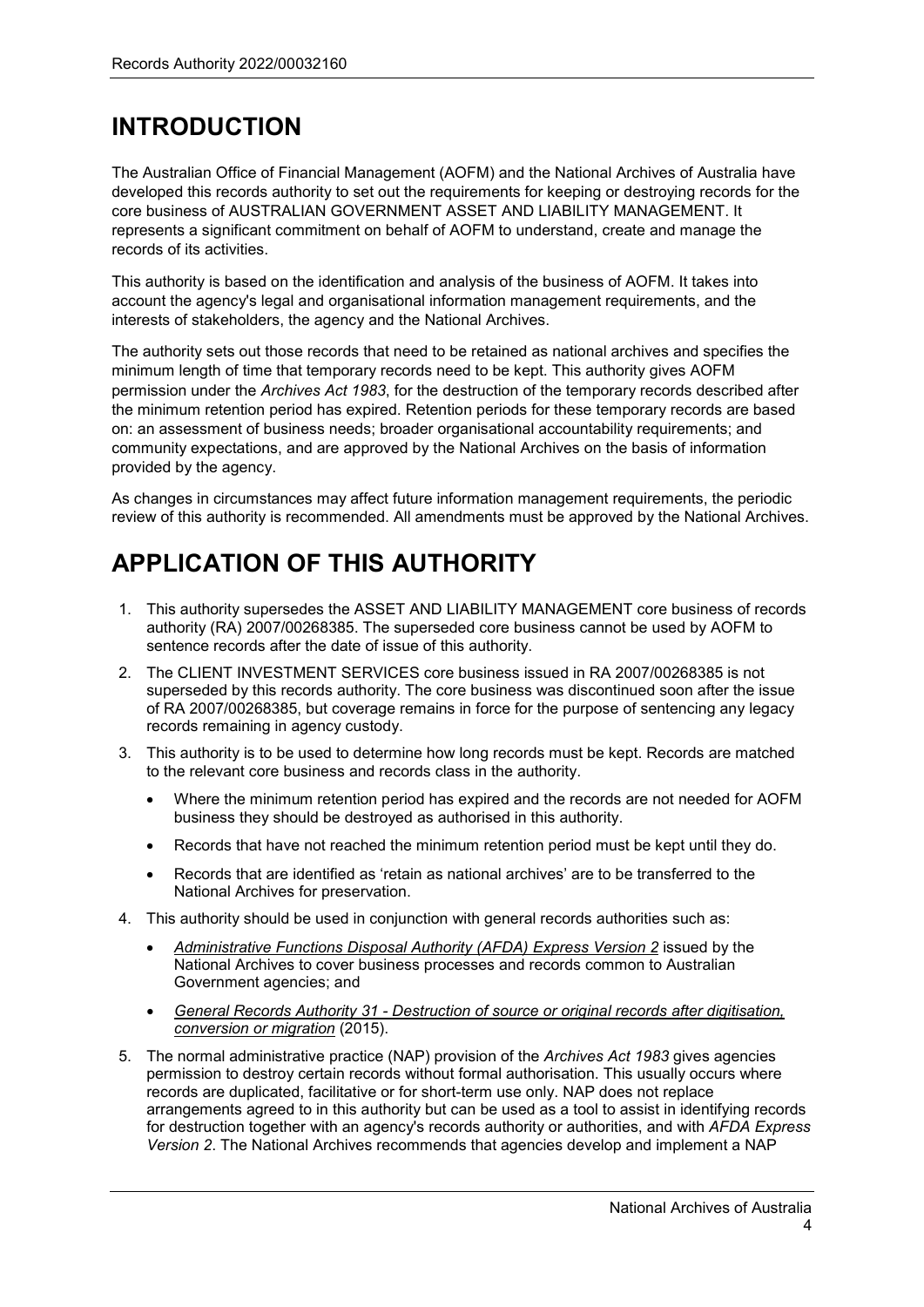policy. Advice and guidance on destroying records as a normal administrative practice and on how to develop a NAP policy is available from the National Archives' website at [www.naa.gov.au.](https://www.naa.gov.au/)

- 6. Records that are reasonably likely to be needed as evidence in a current or future judicial proceeding or are subject to a request for access under the *Archives Act 1983*, the *Freedom of Information Act 1982* or any other relevant act must not be destroyed until the action has been completed.
- 7. Records subject to a disposal freeze must not be destroyed until the freeze has been lifted. Further information about disposal freezes and whether they affect the application of this authority is available from the National Archives website at [www.naa.gov.au.](https://www.naa.gov.au/)
- 8. Where the method of recording information changes (for example from an analogue system to a digital system, or when information is migrated from one system to a new system) this authority can still be applied, providing the records document the same core business. The information must be accessible for the period of time prescribed in this authority. The AOFM will need to maintain continuing access to the information, including digital information, for the periods prescribed in this records authority or until the information is transferred into the custody of the National Archives.
- 9. In general, retention requirements indicate a minimum period for retention. The AOFM may extend minimum retention periods if it considers that there is an administrative need to do so, without further reference to the National Archives. Where the AOFM believes that its accountability will be substantially compromised because a retention period or periods are not adequate, it should contact the National Archives for review of the retention period.
- 10. Records identified as 'retain as national archives' class in this authority have been determined to be part of the archival resources of the Commonwealth under section 3C of the *Archives Act 1983*. The determination of Commonwealth records as archival resources of the Commonwealth obliges agencies to transfer the records to the National Archives when they cease to be current and, in any event, within 15 years of the records coming into existence, under section 27 of the *Archives Act 1983*.
- 11. Records in the care of agencies should be appropriately stored, managed and preserved. Agencies need to meet this obligation to ensure that the records remain authentic and accessible over time. Under Section 31 of the *Archives Act 1983*, access arrangements are required for records that become available for public access including those records that remain in agency custody.
- 12. Appropriate arrangements should be made with the National Archives when records are to be transferred into custody. The National Archives accepts for transfer only those records designated as national archives. Records created digitally after 1 January 2016 can be transferred in digital formats only.
- <span id="page-4-0"></span>13. Advice on how to use this authority is available from the AOFM information manager. If there are problems with the application of the authority that cannot be resolved, please contact the National Archives.

## **CONTACT INFORMATION**

For assistance with this authority or for advice on other information management matters, please contact National Archives' [Agency Service Centre.](https://www.naa.gov.au/information-management/agency-service-centre)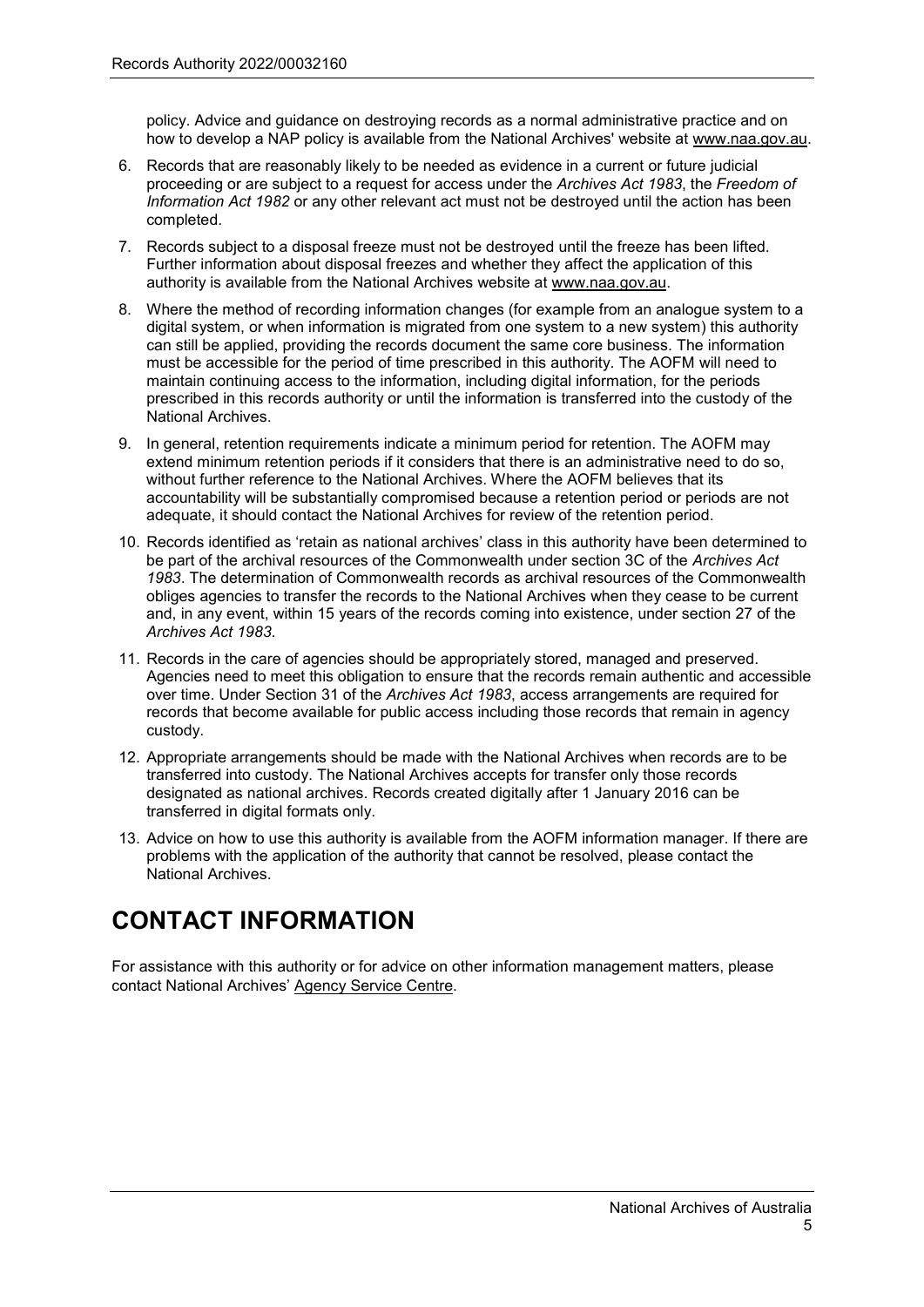# <span id="page-5-0"></span>**AUTHORISATION**

Records Authority 2022/00032160

### **Notice of authorisation**

Person to whom notice of authorisation is given:

Rob Nicholl Chief Executive Officer Australian Office of Financial Management Treasury Building, Newlands Street PARKES ACT 2600

## **Purpose**

Authorises arrangements for the disposal of records in accordance with section 24(2)(b) of the *Archives Act 1983*.

Determines records classed as 'retain as national archives' in this records authority to be part of the archival resources of the Commonwealth under section 3C of the *Archives Act 1983*.

## **Application**

All records relating to AUSTRALIAN GOVERNMENT ASSET AND LIABILITY MANAGEMENT.

## **Authority**

This authority gives permission for the destruction, retention or transfer to the National Archives of Australia of the records described. This authority will apply only with the consent of the agency currently responsible for the business documented in the records described.

This document has been authorised through a digital workflow (R332402022).

| <b>Authorising Officer</b>                                                                                         | Date of issue |
|--------------------------------------------------------------------------------------------------------------------|---------------|
| Tatiana Antsoupova<br>Assistant Director-General (a/g), Government Data & Policy<br>National Archives of Australia | 23 March 2022 |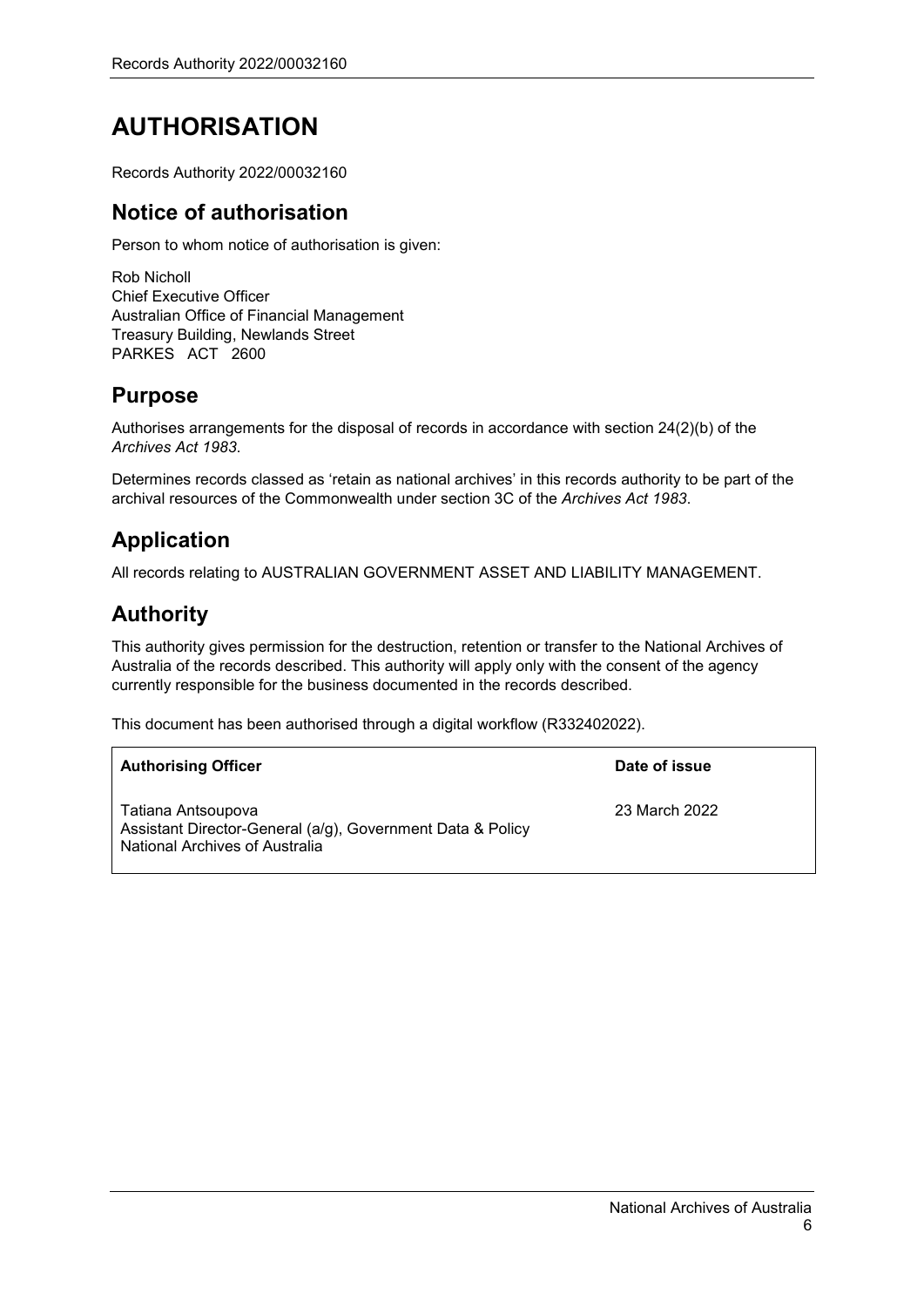<span id="page-6-0"></span>The core business of asset and liability management for the Australian Government, involves the issuance and management of Australian Government Securities debt, liquidity management of the Australian Government's central bank account, undertaking the investment of public funds not immediately required or to fulfil a public policy objective.

The **core activities** include:

- issuing Australian Government Securities into financial markets;
- developing risk policies and strategies for the issuance and management of Australian Government Securities and for undertaking investment activity within the legislative and policy limits framework;
- managing the Australian Government Securities on issue, by meeting the resulting financial obligations, clearing and settlement of transactions, maintaining a registry of ownership, entering other transactions to reduce risk and repurchase debt;
- facilitate the operations of the Australian Government Securities market, and the Treasury Bonds futures market;
- facilitate listed trading of Australian Government Securities;
- manage transactions undertaken with State and Territory Governments in relation to debt assumed by the Commonwealth or advances issued by the Commonwealth;
- the liquidity management of the Government's official bank account, through monitoring and assessing the Commonwealth's expected cash flows and undertaking financial transactions;
- managing defined purpose funds created to support and finance the operation of specific schemes or programs;
- undertaking investments to support liquidity management and public policy investments to achieve other government policy objectives such as the Australian Business Securitisation Fund and the Structured Finance Support Fund. Includes investments made on behalf of other Australian Government agencies;
- providing advice to other Australian Government agencies on financial risk management, pricing, and assessment of financial proposals; and
- liaising, collaborating, and consulting with stakeholders, such as Australian Government agencies, State and Territory governments, financial market intermediaries and investors, on Australian Government Securities and financial markets.

The performance of the core business is supported by **general activities** such as:

- establishing agreements and memoranda of understanding;
- planning, conducting and facilitating audits;
- delegating powers and authorising actions;
- evaluating and reviewing;
- conducting and administering meetings;
- establishing, managing, and participating in committees, working groups and other bodies;
- developing and reviewing operational policies, plans, guides, performance frameworks, procedures, etc.;
- managing projects and programs;
- providing internal and external reports;
- undertaking research and analysis; and
- identifying, assessing, and managing risks.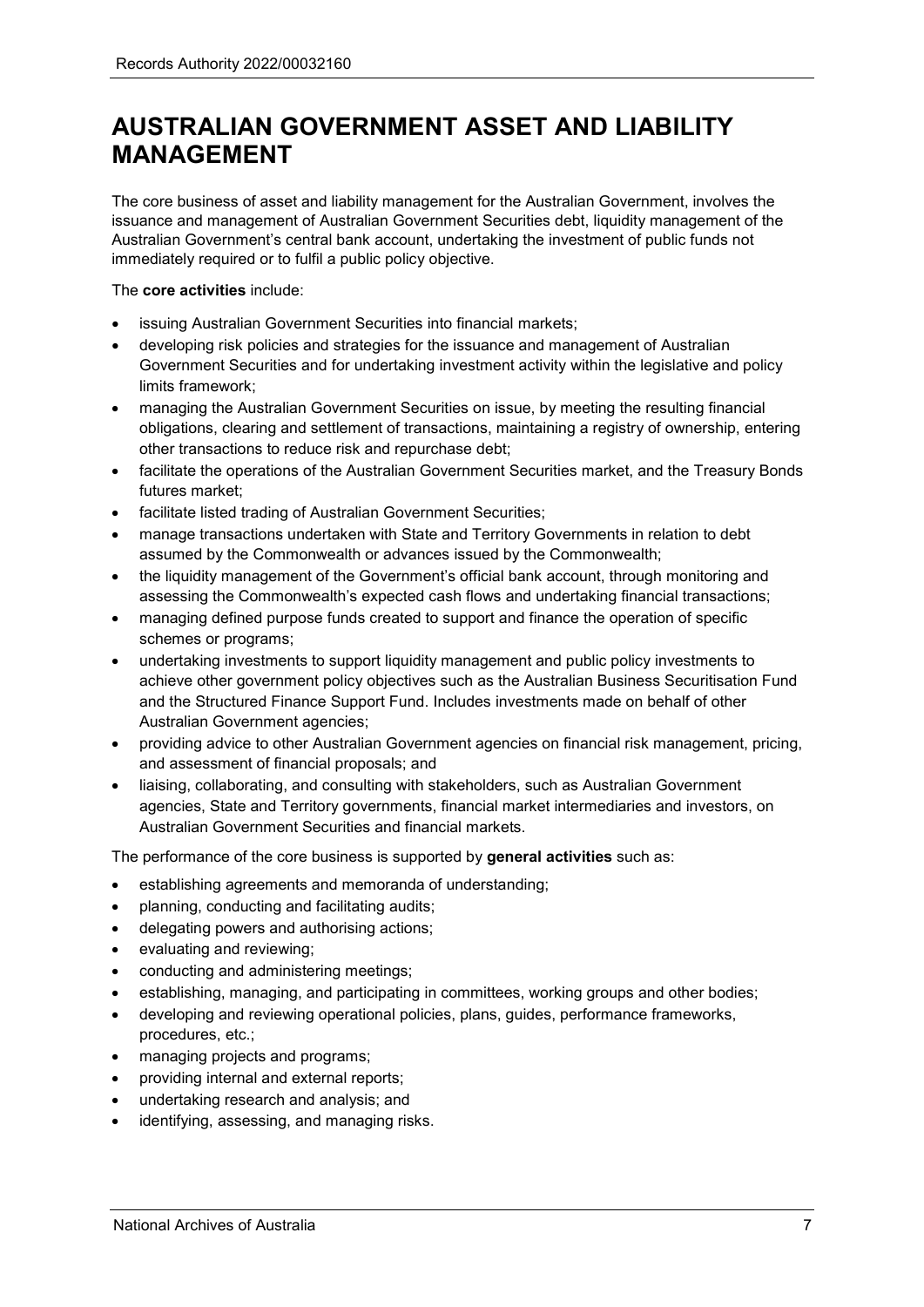#### *Cross references to AFDA Express Version 2*

*For developing and executing* contract*s under seal or deeds, other than for financial instruments or counterparty agreements (e.g. International Swaps and Derivatives Association (ISDA) agreement, registered bidder agreement), use CONTRACTS UNDER SEAL/DEEDS.*

*For Cabinet submissions, the agency's participation in formal inquiries and the preparation and passage of legislation through Parliament, use EXTERNAL RELATIONS.*

*For master set of media releases, and addresses and speeches made by the Agency Head, use EXTERNAL RELATIONS.*

*For financial accounting, operation of the AOFM's bank accounts, financial statements and budget estimates use FINANCIAL MANAGEMENT.*

*For advice on the amendment of legalisation or advice on legislation, use LEGAL SERVICES.*

*For engaging the services of suppliers, including external consultants, use PROCUREMENT.*

*For design, production and distribution of publications, use PUBLICATIONS.*

| Class no | <b>Description of records</b>                                                                                                                                                                                                                                                                                                                                                                                                                                                                                                                                                                                                                                                                                                                                                                                                                                                                                                                                                                                                                              | <b>Disposal action</b>                           |
|----------|------------------------------------------------------------------------------------------------------------------------------------------------------------------------------------------------------------------------------------------------------------------------------------------------------------------------------------------------------------------------------------------------------------------------------------------------------------------------------------------------------------------------------------------------------------------------------------------------------------------------------------------------------------------------------------------------------------------------------------------------------------------------------------------------------------------------------------------------------------------------------------------------------------------------------------------------------------------------------------------------------------------------------------------------------------|--------------------------------------------------|
| 62938    | Records documenting:<br>the development of and final version of policy and<br>advice provided to the Treasurer, the Treasury,<br>Government agencies and other bodies, where the<br>matter proposes significant amendment to<br>Government policy on asset and liability management<br>or is highly controversial;<br>the final version of the debt issuance strategy and<br>$\bullet$<br>debt statement;<br>major reviews conducted by the Australian<br>$\bullet$<br>Government of the AOFM's management of the Asset<br>and Liability function or the operations of the<br>Australian Government Securities market. Including<br>the outcomes of the review, major submissions and<br>the implementation of recommendations from the<br>review;<br>significant research commissioned or undertaken on<br>٠<br>the operation of the Australian Government Securities<br>market, including supporting papers; and<br>significant aggregate datasets on Australian<br>٠<br>Government asset and liability positions held and<br>transactional information. | Retain as national<br>archives                   |
| 62939    | Records documenting the legislative and policy limits on<br>investing or debt issuance (the limits framework),<br>including:<br>authorisations and delegations from the Treasurer;<br>٠<br>limits set by the Secretary to the Treasury or the<br>$\bullet$<br>AOFM CEO; and                                                                                                                                                                                                                                                                                                                                                                                                                                                                                                                                                                                                                                                                                                                                                                                | Destroy 10 years<br>after expiry /<br>superseded |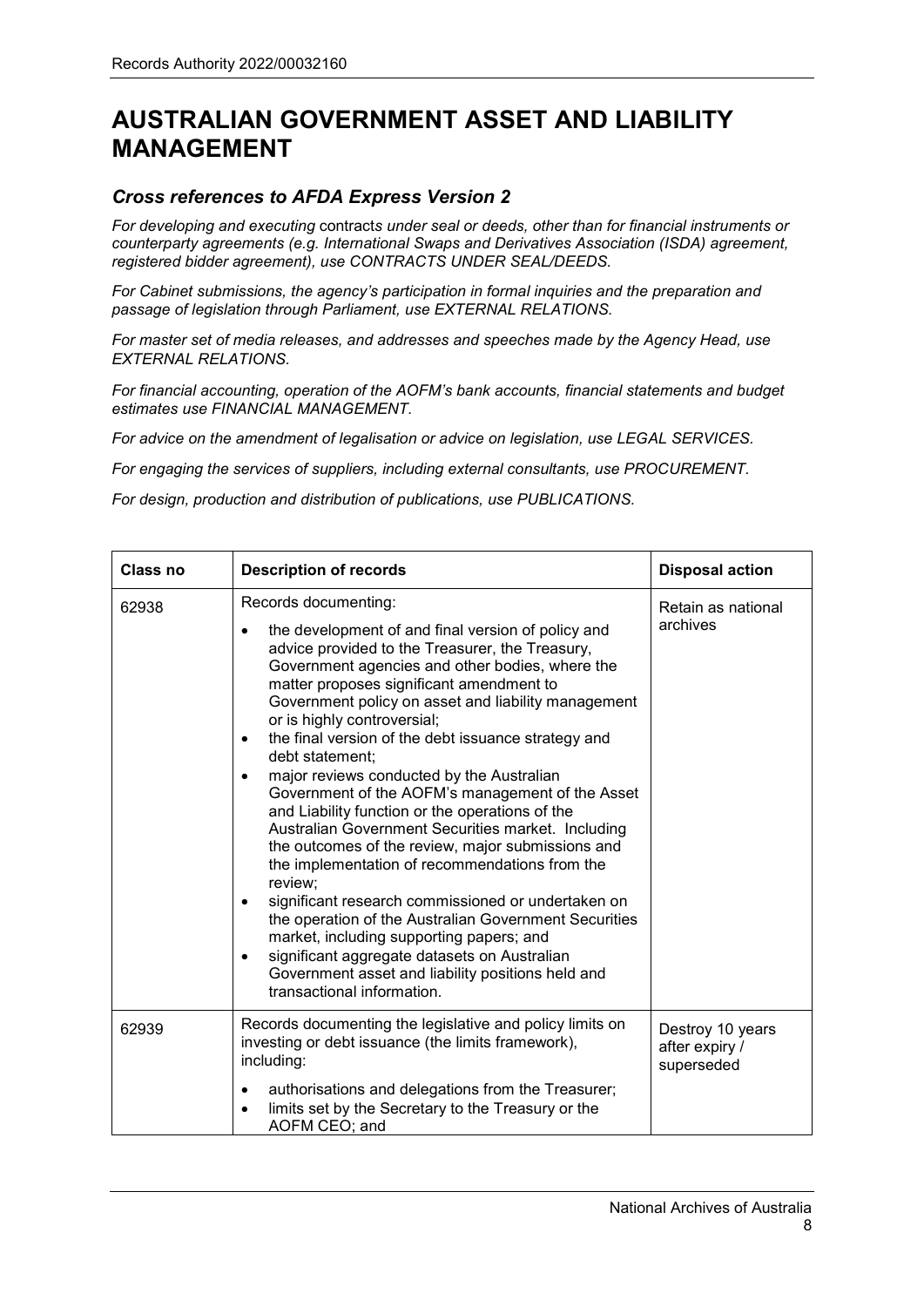|       | other legislative authorities/powers required for asset<br>$\bullet$<br>and liability management.                                                                                                                                                                                                                                                                                                                                                                                                                                                                                                                                                                                                                                          |                                                                     |
|-------|--------------------------------------------------------------------------------------------------------------------------------------------------------------------------------------------------------------------------------------------------------------------------------------------------------------------------------------------------------------------------------------------------------------------------------------------------------------------------------------------------------------------------------------------------------------------------------------------------------------------------------------------------------------------------------------------------------------------------------------------|---------------------------------------------------------------------|
| 62940 | Records documenting the execution of financial<br>instrument transactions, including:<br>the issuance and early redemption of Australian<br>٠<br>Government Securities;<br>the acquisition of investments for cash management<br>$\bullet$<br>or other policy purposes;<br>the execution of financial derivatives; and<br>$\bullet$<br>pre-trade activity undertaken to assess risk, and<br>$\bullet$<br>compliance with legislation and policies (e.g. due                                                                                                                                                                                                                                                                                | Destroy 7 years after<br>finalisation of<br>investment or liability |
|       | diligence activities, pool compliance audit).<br>Records documenting settlement activities of financial<br>instruments, including:                                                                                                                                                                                                                                                                                                                                                                                                                                                                                                                                                                                                         |                                                                     |
|       | the settlement of Australian Government Securities<br>$\bullet$<br>issued or redeemed;<br>the payment of financial obligations on Australian<br>$\bullet$<br>Government Securities issued, or debt assumed from<br>State and Territory Governments by the<br>Commonwealth;<br>the payment, receipt or transfer of funds and stock<br>$\bullet$<br>resulting from financial instruments;<br>registry records;<br>$\bullet$<br>the management of Australian Securities Exchange's<br>$\bullet$<br>Chess (Clearing House Electronic Sub-register<br>System) Depository Interest or other mechanism to<br>facilitate the trading of Australian Government<br>Securities on an exchange; and<br>the management of unclaimed money.<br>$\bullet$ |                                                                     |
|       | Records documenting the terms and conditions of<br>instruments and transactions with financial counterparties,<br>including:                                                                                                                                                                                                                                                                                                                                                                                                                                                                                                                                                                                                               |                                                                     |
|       | Information Memorandum, term sheet, prospectus or<br>other document outlining the term and conditions of<br>financial instruments issued, acquired, or managed by<br>the AOFM;<br>agreements that define the terms and conditions for<br>٠<br>participation, or establish the operational rules<br>between counterparties (e.g. registered bidder<br>agreement, International Swaps and Derivatives<br>Association agreement); and<br>agreements with parties to facilitate transactions such<br>$\bullet$<br>as with the Reserve Bank of Australia, fiscal agents,<br>clearing and settlement facilities, registry providers<br>and custodians.                                                                                           |                                                                     |
| 62941 | Records documenting:                                                                                                                                                                                                                                                                                                                                                                                                                                                                                                                                                                                                                                                                                                                       | Destroy 7 years after<br>action completed                           |